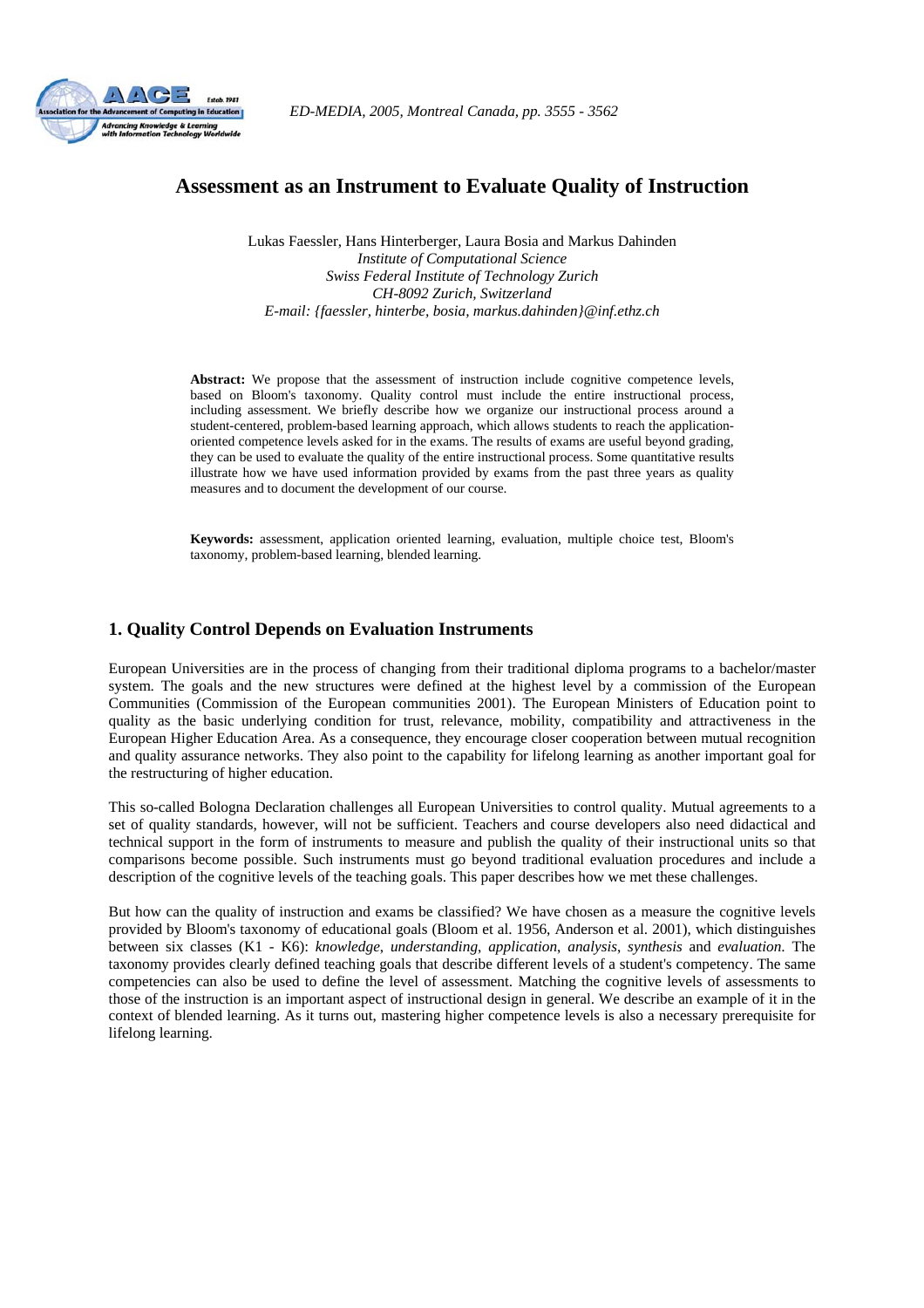## **2. e-Learning can Support but does not Guarantee Quality of Instruction**

During the past 4 years, we have developed, used and evaluated so called *E.Tutorials* (previously called application guides) to teach introductory ICT courses (Information and Communication Technology) for natural science students (http://www.et.ethz.ch, see also Faessler 2004, Hinterberger 2004). Each year, 500 to 600 students complete this course, spending a total of 60 to 80 hours on six different topics (including lectures, exercises, review and exam). Students learn skills and concepts to effectively use a computer-based workplace for the following tasks: exchanging information over the internet, presenting information graphically, analyzing multivariate data, modeling and managing data including relational databases, developing macros to adapt user programs to individual requirements. Starting in February 2005 E.Tutorials will also be used in introductory programming courses (Java, Delphi). Because students work in a self-directed fashion it is possible to individualize instruction even within large classes.

E.Tutorials incorporate a problem-based learning (PBL) approach. We have observed that students working with E.Tutorials are more motivated, work more intensively, apply conceptual knowledge more flexibly and independently than in a traditional lecture setting. We also note that over the semester their self confidence increases (Hinterberger, 2004). The fact that students also learned more has so far only been shown with exam results and observation. Both methods, however, do not provide data that allow measurable comparisons. This paper introduces a method that allows us to document changes in instructional quality on the basis of learner's achievements.

## **Quality control must include exams**

An evaluation of instructional units typically includes indicators that measure the students' acceptance of course material, the course's entertainment value and short term satisfaction. The effectiveness of an entire instructional unit, however, which essentially indicates how much and what students actually have learned, has so far often been neglected. One of the major problems is timing: students normally have not completed their learning process at the time when the instructional unit is being evaluated. To get a more complete picture of how learners and instructors can most effectively be supported and which parts of the instructional process should be improved the evaluation must include the entire learning process, including the exam.

The exam can be a useful evaluation instrument to quantify the quality of instruction with respect to course content and teaching goals. But because it is strictly output oriented it does not measure the instructional quality of a course. In the interest of better quality control we would like to combine the two by supplementing traditional evaluation procedures with methods that allow analyses of a learner's output.

### **The role of assessments**

Assessments are in general limited to providing data for a grading process which typically takes place at the end of an instructional unit. Grading often fails to include the instructional process as a whole. Instructors want to give a good and interesting course, but they also have to separate successful students from unsuccessful ones. To be of any value, the selection must take place at a cognitive level that corresponds to the cognitive level which underlies instruction. Often exams are perceived as difficult not because the students are ill prepared but because the wrong competencies are tested. Sometimes, however, instead of correcting such a mismatch, instructors use the difficulty of their exams as an indicator for the quality of their instruction. The real problem, however, is that students are not able to apply their theoretical knowledge because it remains inactive.

Students are primarily interested in passing exams with a reasonable effort and regard them as a chance to show that they learned something interesting and useful. Both students and instructors are interested in successful exams, administered at a high but attainable level.

Wilson (1994) proposed a so called 'Redesigning process' for education and suggested that quality can improve if all aspects of education are accounted for by treating the whole process as a single "product", much in the way engineers approach their work. In consequence assessment must be included in the educational design process. Teaching goals must be defined not only for instructional units but also for exams and the two must be compatible.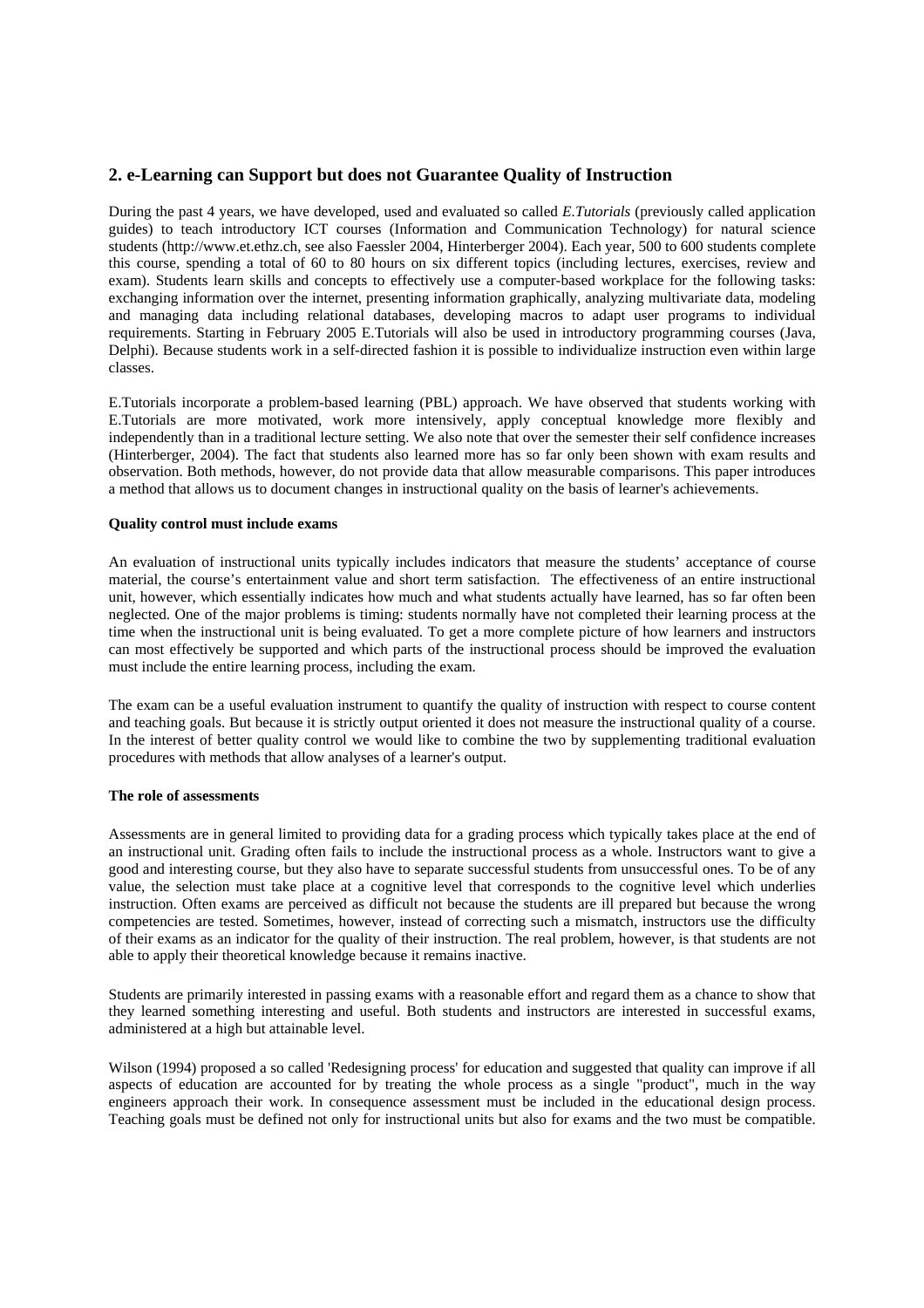This approach can be compared with how a conductor and orchestra work together towards a single event, the concert. This also means, however, that the competencies and knowledge of students have to be developed before they can be tested with an exam. From this point of view, an exam should never assess more than has been taught in the corresponding lecture. It can, however, be used not only as a means for selection but also as an evaluation instrument to provide information about what competencies the students actually have developed during instruction.

Exams can take on a new role as an evaluation instrument for education, be used to improve the instructional units and also to document how instruction evolves over time.

## **3. Quality Assurance of Instruction Based on Cognitive Competence Levels**

In traditional instructor-centered courses (predominantly lecture-based), learners typically reach levels K1 and K2 (knowledge and understanding). Levels K3 and higher (application, analysis and synthesis), henceforth called K3+, are difficult to reach because students often do not have the chance to become active enough and therefore work only superficially through a subject. They do not learn to apply their newly acquired knowledge, because they only collect information instead of using it to solve concrete problems. To be able to apply their knowledge in an exam, students develop strategies of their own and spend much additional effort reading, memorizing and thinking through the subjects all over again. During this process students need additional support, otherwise they will still not learn how to apply their knowledge, will still have difficulties with their exams, and might get frustrated or even give up. This problem is often solved by reducing exams to levels K1 and K2. Frequently the questions requiring levels  $K3+$ are eliminated when the exams are corrected in order to achieve "acceptable" grades.

The problem with many exams is not that they are too difficult but that the students did not have the chance to acquire the right competencies.

#### **Instruction leading to competence levels K3+**

To avoid this competency mismatch, we utilize PBL in conjunction with constructivist methods applied in a selfdirected way. This combination is necessary because PBL by itself does not necessarily include the detail of instruction necessary for novices, whereas a constructivist method alone will remain just that, a method. In this way we are able to provide courses that are optimized to support K3+ learning. The vehicle for this are the *E.Tutorials* and the subsequent oral *certifying test* (Fig. 1, Hinterberger 2004).

Students learn while working through a demanding and realistic problem. The success of PBL can be explained with results from brain researchers who found that rules or theories can only be embedded in the brain if they are actively used while the learner engages with a real system (Spitzer 2002). During this engagement, a learner's brain demonstrably generates the necessary rules by itself. This phenomenon is also the basis for the constructivist approach: everybody constructs their knowledge by himself or herself.

If one regards learning as a process in a complex system, then the possibilities for control from the outside are very limited (Malik 2003). Consequently we provide our students with much flexibility regarding time, place and duration when working through the course materials under their own control (self directed).

To support students at the beginning of their construction process, and therefore prevent frustrating experiences, learners must initially be given exact instructions on how to construct and solve the problem they are presented with. This is a necessary prerequisite for any learner to become increasingly independent and to gain self confidence.

A potential side effect of PBL is that learners understand the problem, but might have difficulties in disengaging from it and reaching a level that allows generalizations. To verify that the students achieve this level, we introduced oral presentations to let the them summarize in their own words what they have done. We also ask them test questions at the end of each instructional unit. Classroom lectures can also support this process by showing "the big picture" into which the work done with PBL fits.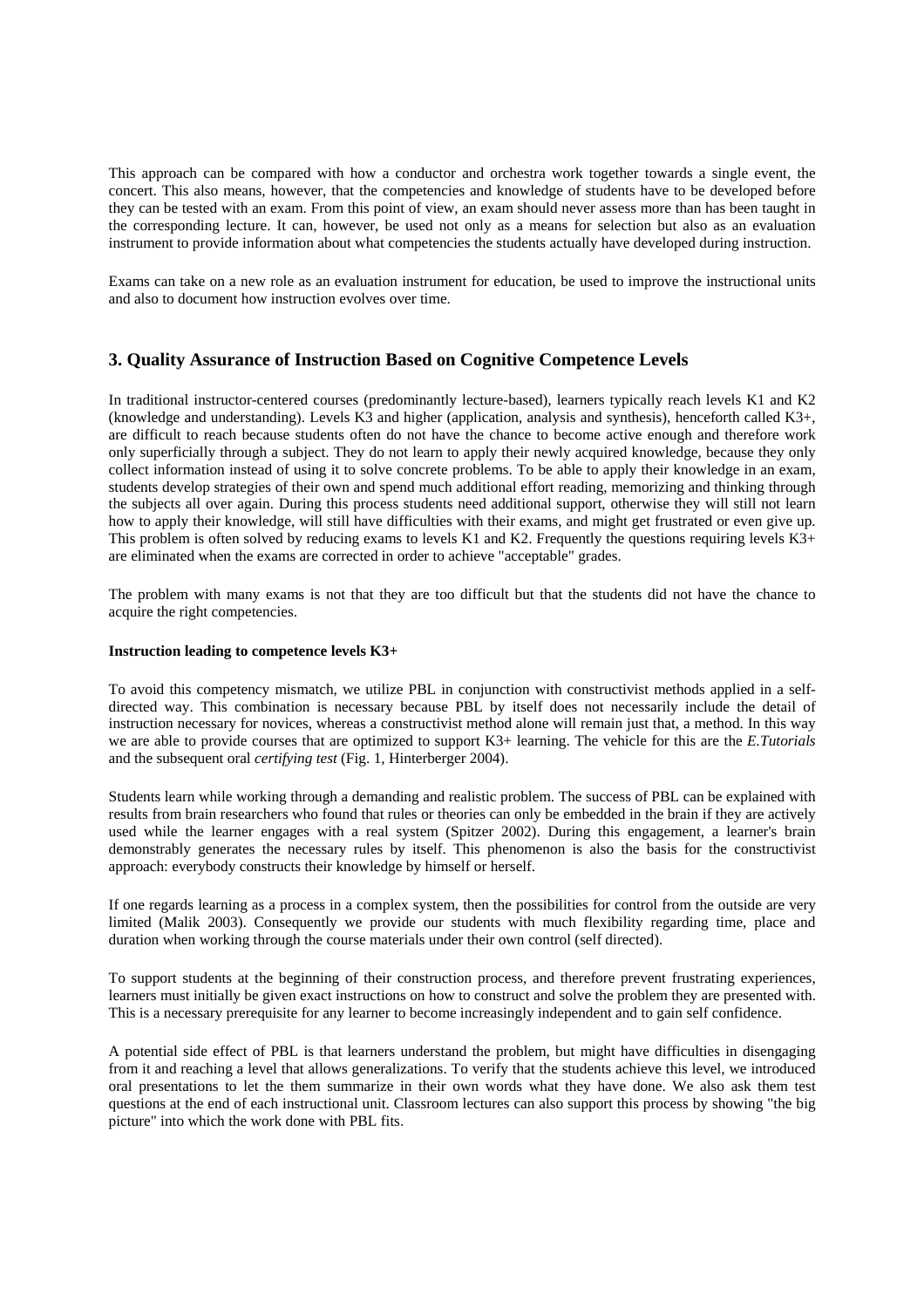

**Figure 1:** K3+ based courses consist of several instructional units and associated feedback on attainment. The E.Tutorial (ET) gives instruction that lead to competencies, which can then be applied independently in an appropriate certifying task (CT). Test questions (TQ) and an oral presentation (OP) complete one learning unit and prepare for K3+ based testing; these are also the main components of the feedback loop. Personal contact between students and instructor during a lecture (LE) also supports this process. A trial exam (TE) prepares for the final exam (EX) by simulating the latter in content and form.

## **Assessment at levels K3+**

Contrary to widespread opinion, competencies at levels K3+ can be assessed with multiple choice tests (Bloch 1999). Much like PBL, this is accomplished through solving a given realistic problem (e.g. interpreting a small piece of program code) and selecting from a choice of solutions the correct ones (k out of n). Students show their competencies by applying their knowledge in the given task. These types of application-oriented multiple choice questions are time-consuming and demanding to produce, but they are quickly corrected and the results can be readily analyzed. They are also quite revealing, both with respect to the assessment of the students as well as the quality of the test.

The sequence "Instruction  $\rightarrow$  Problem Based Task  $\rightarrow$  Oral Presentation" alone is not enough to prepare students so that they can readily apply the concepts flexibly in an exam. It is characteristic of cognitive levels K3+ that students need to acquire a thinking pattern which can be used to solve a given problem instead of simply reproducing knowledge. The best musicians need rehearsals to prepare for a good concert. To prepare our students for K3+ levels we provide them with training questions after each instructional unit and have them attend a trial exam at the end of the course. Both let the students know what to expect from the application-oriented final exam in general and how to deal with problem-based questions in particular. In order to solve the problems of the K3+ exams, students cannot resort to memorizing facts, they must be familiar with the underlying concepts, independent of the details or the topic of the exam questions. K3+ level instruction and assessment therefore provide students with additional motivation for "deep" learning.

Perhaps the most important condition for successful K3+ assessment is that instruction and assessment take place at the *same* cognitive level and that learners have the possibility of training the mode of thinking that will be expected of them. The mental effort that has to be expended between the first construction of a concept (while working through a problem) and its flexible application with the new problem of an assessment must not be underestimated. Oral presentations and trial exams help to further develop the thinking patterns required; the output from both can be used, together with the results of the final exam, to evaluate the quality of instructional processes (see Fig. 1).

The next section documents the development of one of our courses towards K3+ assessment and illustrates the quantitative improvement of the students' competencies.

## **4. Quantitative Results and Discussion**

After three years of K3+ instruction we decided to use the exam as an instrument to quantify the quality of our instructional units. To this end we used the results of six final exams from the past three years (Fig. 2). The exams had 33 to 42 multiple choice questions with K-levels 1 to 3 and higher. For each exam we generated new questions. The spring exams contain many students who have to repeat it, making comparisons difficult. We therefore only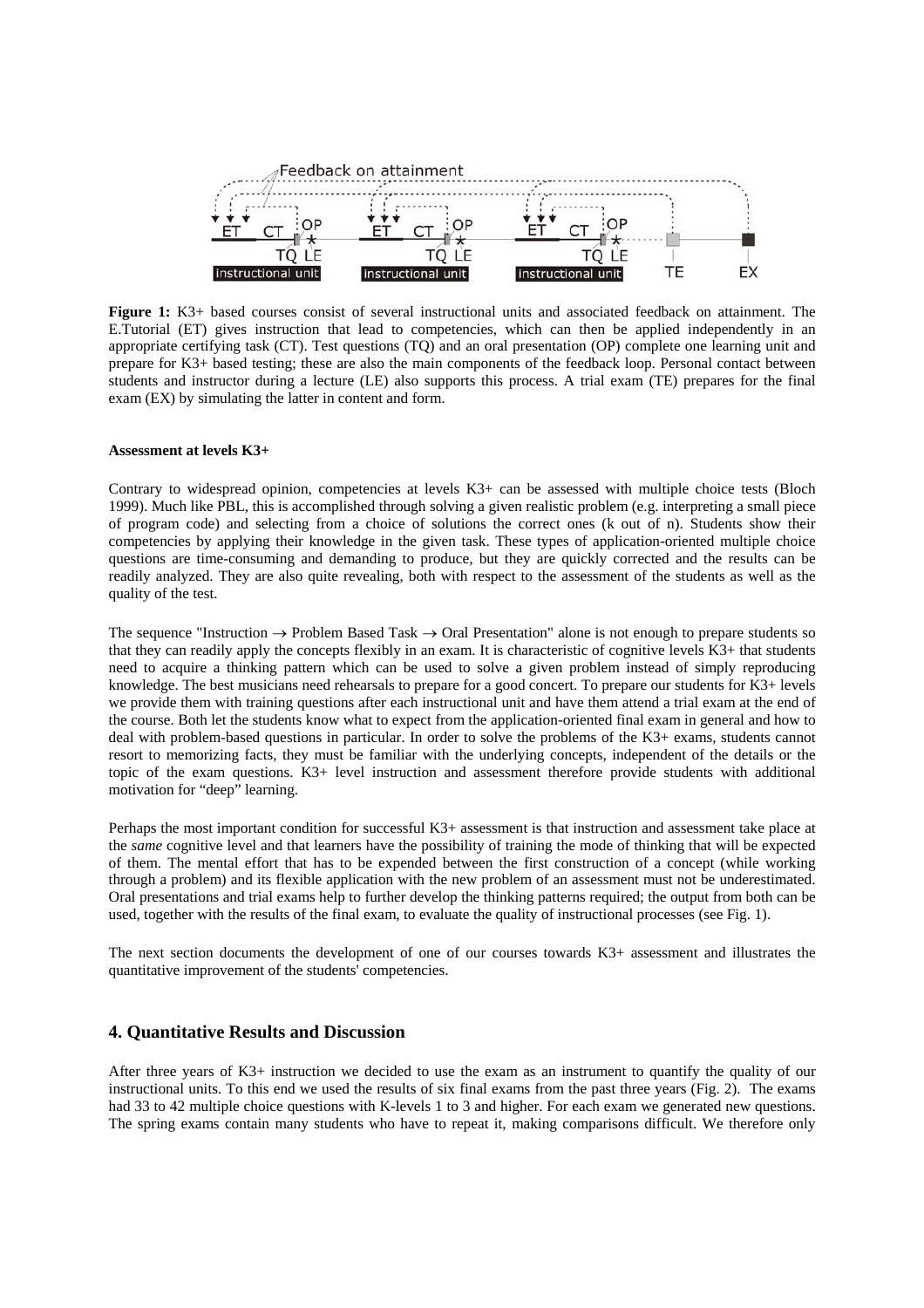analyzed the fall exams more closely (2001/II, 2002/II, 2003/II) which were written by 109 to 276 students (Fig. 3). The analysis of the performance with K3-questions was further restricted to students in pharmacology (46 to 77 students, Fig. 4).

#### **Results**

The following three points summarize our experiences:

- During the past three years the number of exam questions at the levels K1 and K2 were reduced in favor of levels  $K3+$  (Fig. 2).
- The distribution of the fraction of correctly answered questions became broader when the proportion of K3+ questions was increased (Fig. 3).
- The number of correctly answered K3+ questions increased significantly during the last 3 years (Fig. 4).



**Figure 2:** Structure of the exams with respect to the number (N) of questions having a particular cognitive level, for the years 2002, 2003 and 2004. In each year two different exams were held (one in the fall, another in the spring). K1: knowledge, K2: understanding, K3: application, K4: analysis. N: 33 to 42 questions.



**Figure 3:** Distribution of the fraction of correctly answered questions for the exams in 2002, 2003 and 2004 written by N students. **2002:** N=109, μ=82.8%  $\sigma^2$ =3.55. **S2003:** N=220, μ=69.5%,  $\sigma^2$ =0.221. **2004:** N=276, μ=68.4,  $\sigma^2$ =0.231.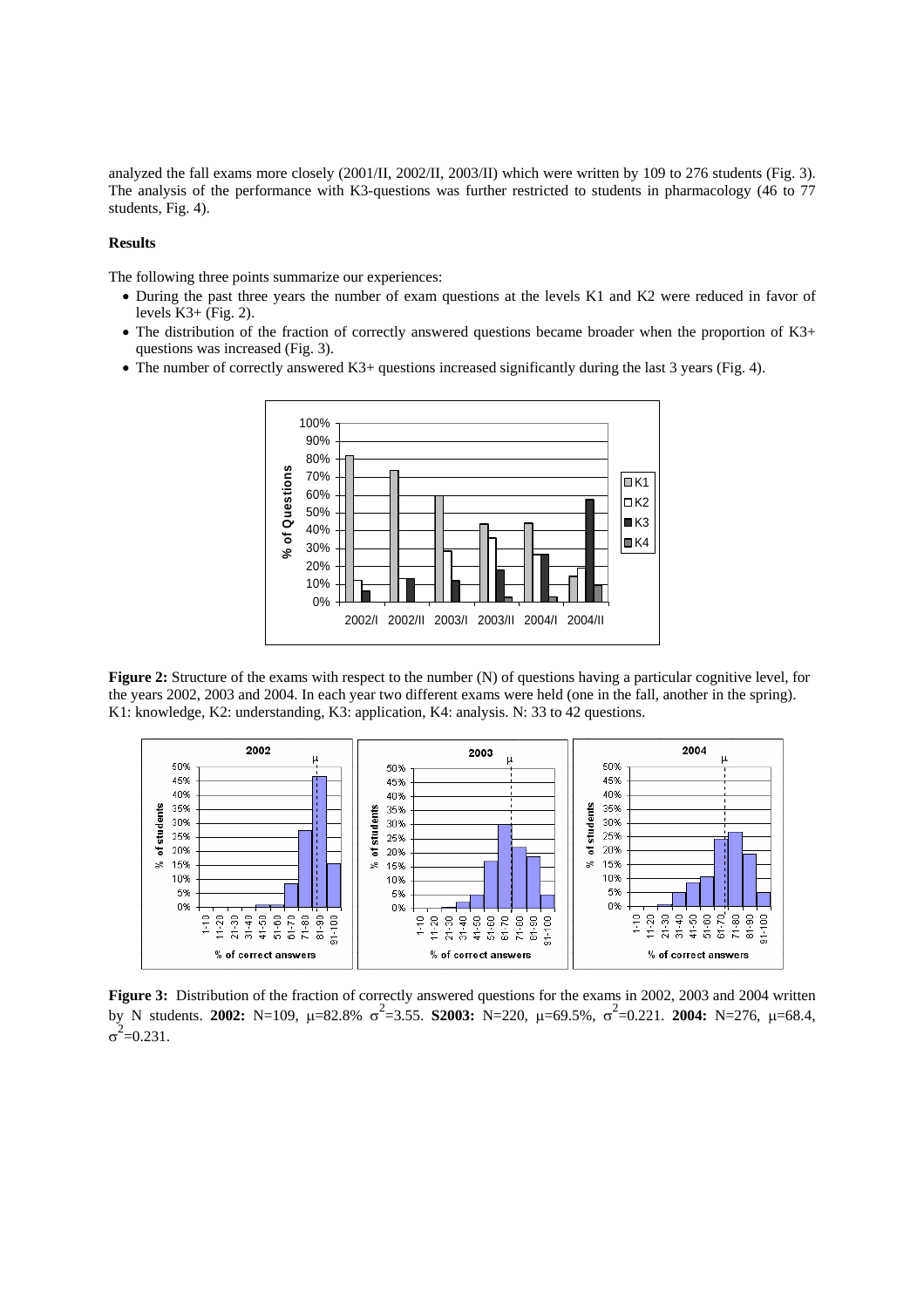![](_page_5_Figure_0.jpeg)

**Figure 4:** Distribution of the fraction of correctly answered K3-questions for the exams in 2002, 2003 and 2004. Each dot represents a particular exam question. The number of K3-questions was 5 in 2002, 8 in 2003 and 14 in 2004. The proportion of correct answers increased significantly from one year to the next ( $p < 0.01$  in Mann-Whitney test). (**2002:** N=49, µ=57%. **2003:** N=94, µ=62%. **2004:** N=77, µ**=**79%).

## **Discussion**

We briefly discuss our findings based on the three points listed at the beginning of this section.

### **During the past three years the number of exam questions at the levels K1 and K2 were reduced in favor of levels K3+.**

This development illustrates our efforts to increasingly orient our instruction towards application based learning and assessment. In 2002 our instructional units incorporated PBL, but the assessment did not. If at that time we had included in our exams the K3+ questions we ask today, students would not have been competent enough to solve these problems, simply because they lacked PBL practice. On the other hand, the K1 and K2 dominated exam from 2002 would not be satisfactory today because students would not be able to demonstrate their K3+ competencies.

We had to reduce the number of questions slightly, because application-oriented questions need more time to process than questions which only test knowledge and understanding.

## **The distribution of the fraction of correctly answered questions became broader when the proportion of K3+ questions was increased.**

In the K1 and K2 based exam in 2002, the students' performance is characterized by a narrowly dispersed distribution, skewed towards the higher grades. Almost 90% of the students had 70% and more of the answers correct and only 1% of the students produced less than 50% correct answers. This complicates the grading process because only few correct answers separate one grade from the next. In consequence, the selection point between pass and fail has to be chosen in a steep part of the curve of the distribution, which can be uncomfortable. The distribution of correctly answered questions two years later is more broadly dispersed, with a stronger leader group than in previous years and a slower decrease of the lower grades. Over 50% of the students answered 70% and more of the questions correctly and 25% of the students answered less than 50% of the questions correctly. Under these circumstances the choice between pass and fail affects fewer students when the boundary line is moved in either direction.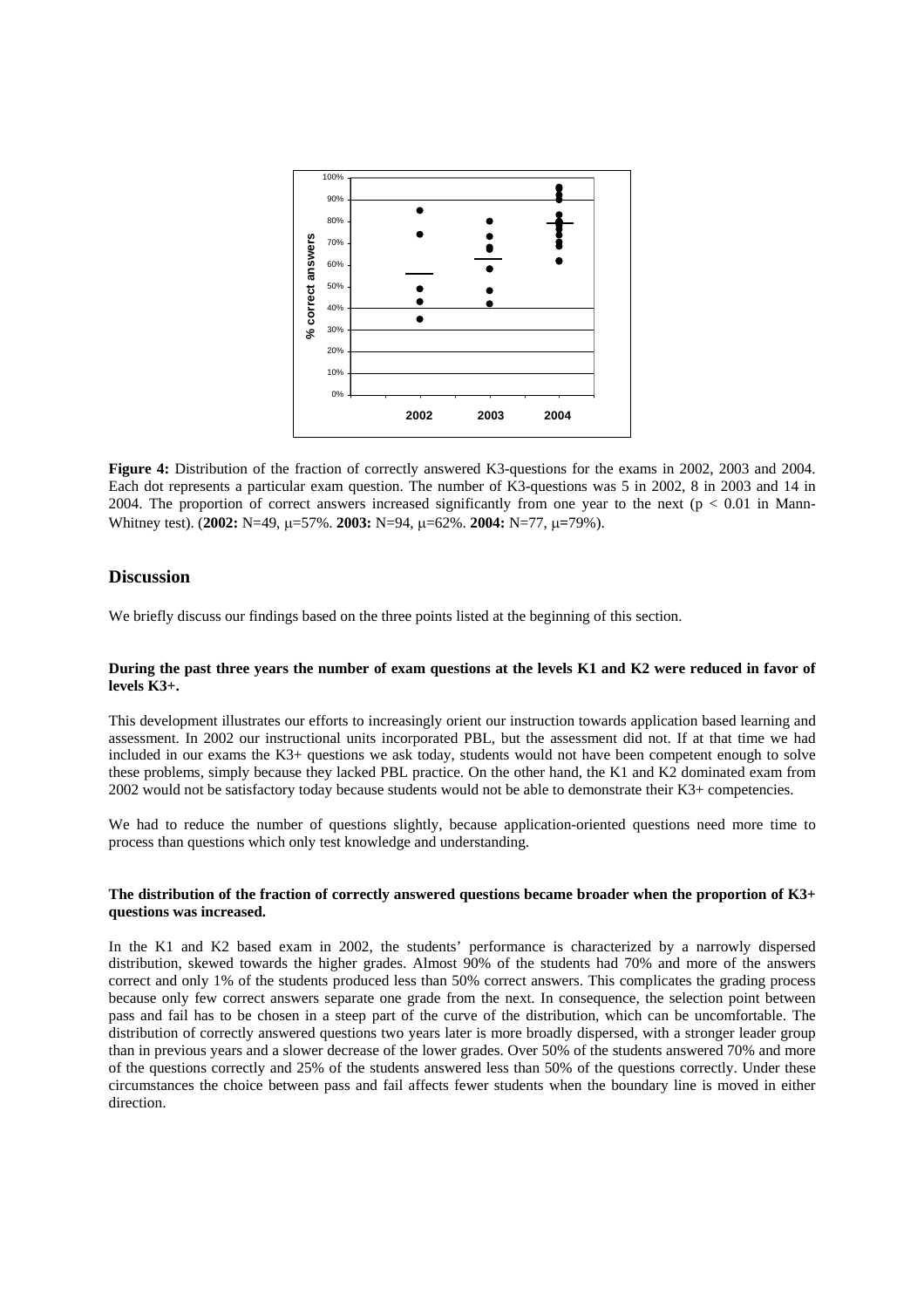#### **The number of correctly answered K3+ questions increased significantly over the last 3 years.**

Figure 4 indicates that in 2004 students were better able to handle the K3+ questions. They were significantly ( $p <$ 0.01 in Mann-Whitney test) better than the students in 2002. Mistakes are now spread more evenly over the entire exam than they were two years before, when mistakes were primarily in the few K3 questions. These developments show up in the low grades obtained for the K3 questions while at the same time the grades for the rest of the exam were rather high (Fig. 3).

The distribution of correctly answered K3-questions improved primarily because students had the chance to better prepare themselves for an exam that tested them better at the competency level they acquired during instruction. In 2002 students attended a more traditional course with lectures and a textbook, accompanied with e-learning based exercises. At that time they predominantly read and memorized the concepts out of the textbook, as they would do in any traditional lecture, because they were not made aware of the requirements for K3+ assessment. As a result they were competent to understand and reproduce that knowledge (K1 and K2) but not to apply it (K3+).

Beginning in 2004, our attention shifted increasingly towards PBL, putting the student at the center. Students now know that they not only have to reproduce factual knowledge and concepts, but that they also have to apply them in the exam. We provide additional support by letting them apply the concepts they learned in mock test situations with feedback (Fig. 1). Without this, they would find it difficult to generalize beyond the problem which they learned to understand and which they used to generate the rules that they should apply independently.

During the exam in 2004, students could finally use more of what they actually learned and consequently demonstrate their competencies. This resulted not only in better K3+ performances, it also proved to the students themselves that they could perform at a higher cognitive level. This was confirmed when we asked our students after the exam whether the exam was such that they could show what they learned in the course. 85% of the students said that this was the case. This and many personal comments indicated that the majority of the students found the exam to be fair. In the same survey only 14% of the students stated that they used the lecture notes to prepare for the exam, whereas 87% used the E.Tutorial. We assume that if we had asked this question two years before, the percentages would have been reversed.

## **5. Conclusions and Further Work**

Our quantitative analyses support our initial conjecture that efforts to raise the quality of instruction must coordinate feedback on attainment and assessments at comparable cognitive levels. Classifying exams based on cognitive levels is particularly helpful when qualitative changes must be documented. This should not come as a surprise because education can be regarded as a complex system, where instruction and assessment are part of a feedback loop. Consequently, assessment on a high cognitive level needs as a prerequisite individualized instruction on the same cognitive level, combined with PBL that leads to the thinking patterns expected in the exam. To this end we now build our instruction around the problem-based E.Tutorials.

From an exam, one can extract more information than what is needed for selection; in particular its results tell us what the students effectively learned. Furthermore, the composition of an exam with respect to the cognitive level of its questions (Fig. 4) can be taken as an evaluation instrument to measure the quality of instruction which can be used by instructors and administrators alike. The results can be used not only to improve the instructional units for future courses but also to document any changes that took place historically. Last but not least it will provide the basis for administering good and fair exams.

K3+ instruction and K3+ assessment applied individually and in isolation, however, will not be sufficient to develop K3+ competencies of our students. As illustrated in Fig. 1, instruction and assessment have to be regarded as two aspects of a complex educational process. The primary aim is to teach knowledge and skills in such a way that students will be able to apply it flexibly. The Part of the feedback loop mentioned above is to provide the possibility for repeated practice. It is this kind of skill, rather than the detailed knowledge, that will provide a basis to support lifelong learning.